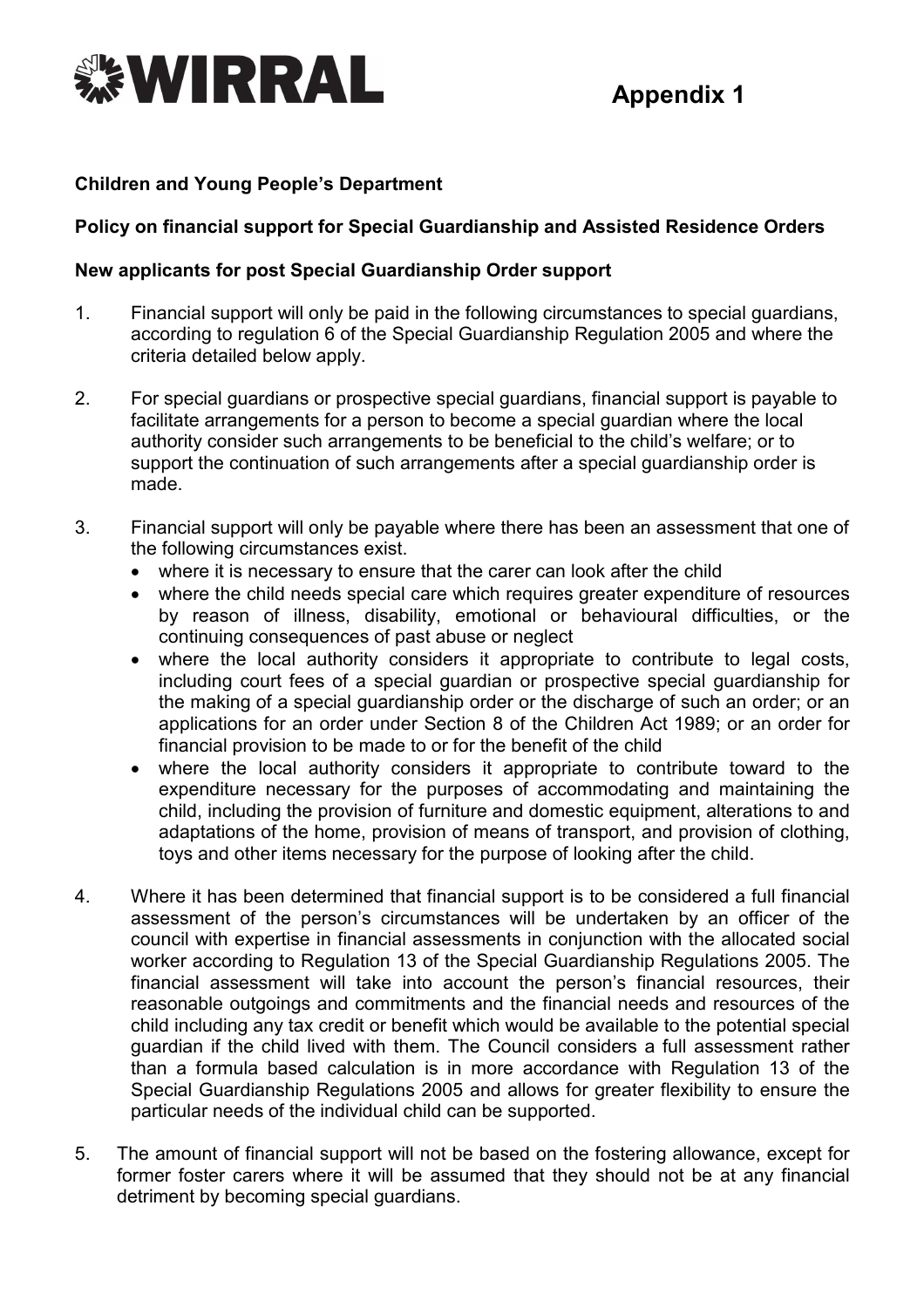

- 6. Any decision to provide financial support will be made by the Head of Branch for Children's Social Care or the officer they have delegated to make the decision, following a recommendation of the permanency panel.
- 7. The carer has 28 days to appeal the proposed plan for support services. The appeal will be considered by the Director of Children's Services.
- 8. Financial support can be paid as:
	- Periodical payments to meet the need which is likely to give rise to recurring expenditure or
	- A single payment or
	- Payment by instalments
- 9. Where the special guardian was receiving fostering allowance for the child, as an approved foster carer, immediately prior to the Order they will continue to receive the skills fee (element of remuneration) paid for that child prior to the order for 2 years following the order. The skills fee will cease after 2 years unless there are exceptional reasons for this to continue.
- 10. Where financial support is being considered for
	- Any legal costs, including court fees, associated with the application for Special Guardianship where the child was previously looked after by the local authority and the authority support the making of the order or any application to vary or discharge a Special Guardianship order for such a child

the carer's financial resources and commitments **will not** be taken into account .

- 11. Where financial support is being considered for
	- Initial costs of accommodating a child i.e. furniture, clothes who has been looked after by the local authority
	- Recurring costs for travel to facilitate contact between the child and a related person
	- A financial package for any special care relating to illness, disability, emotional or behavioural difficulties or the consequences of past abuse or neglect for any child that was previously looked after
	- Any skills fees being paid as a result of being a former foster carer as detailed in 20.

the carer's financial resources and commitments **may be disregarded.** 

- 12. All carers will be encouraged to seek welfare benefits advice to ensure that they are receiving all eligible benefits.
- 13. Before receiving any financial support paid periodically the carers must agree to:
	- inform the Children and Young People's Department immediately if they change address, the child dies, the child leaves home, ends education or training, starts employment or qualifies for Income Support or Jobseekers Allowance in their own right, or there is a change in their financial circumstances or their financial needs
	- be subject to an annual review
- 14. The annual review will require the special guardians to confirm their eligibility for financial support, provide a summary of their current financial circumstances, provide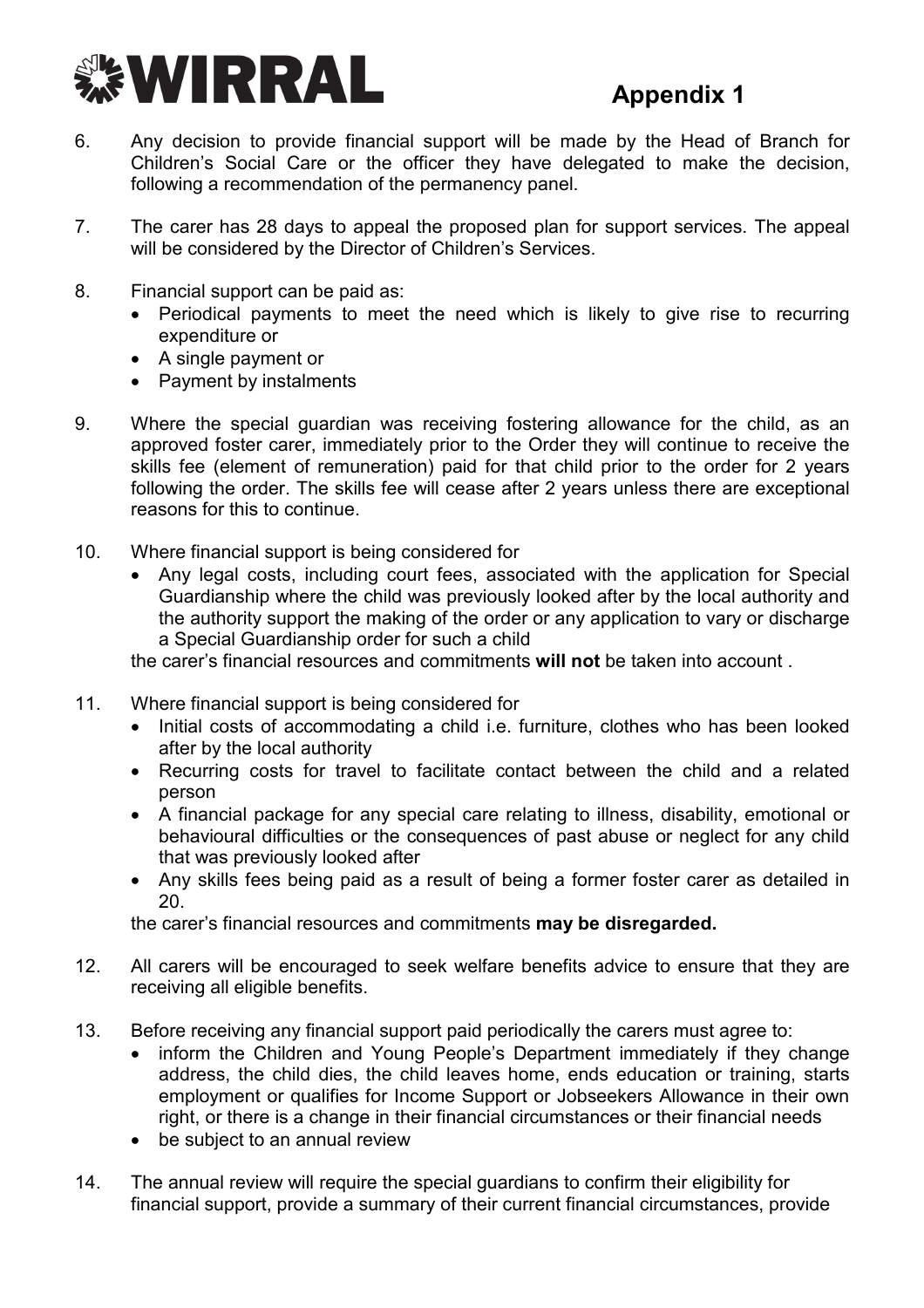

information about any significant changes in their financial circumstances since the last review and to provide information about any changes in the financial needs and resources for the child., their address and whether the child has a home with the carers.

- 15. A full financial assessment for eligibility for financial support will undertaken when there are
	- any notified changes of financial circumstances for the family or notified changes in the needs and resources of the child
	- any potential breaches in the conditions outlined in 20 come to the notice of the local authority and
	- at any stage in the implementation of the support plan that the local authority considers is appropriate..
- 16. There will be no assumption of an annual increase in line with inflation except for those whose financial support is based on the fostering allowance when the periodic payments will be increased each year in accordance with any increase in the fostering allowance.
- 17. If as a result of the review the local authority is proposing to reduce or terminate the financial support, the local authority will write to the special guardians to give them the opportunity to make representations within a 28 day period.
- 18. The Director of Children's Services will consider the representation and make a decision whether to vary or terminate the payment, seek recovery of all or part of any overpayment or revise the financial support plan.
- 19. The local authority will write to the special guardian to inform them of the decision of the review of the financial support and their reasons for any variation of the plan.
- 20. Any ongoing financial support will cease to be payable to a special guardian or prospective special guardian if—
	- the child ceases to have a home with him:
	- the child ceases full-time education or training and commences employment;
	- the child qualifies for income support or jobseeker's allowance in his own right; or
	- the child attains the age of 18 unless he continues in full-time education or training, when it may continue until the end of the course or training he is then undertaking.

## **New applications for Assisted Residence Orders**

- 21. Financial support will only be paid in the following circumstances to a carer with a Residence Order in respect of a child according to Schedule 1, paragraph 15, of the Children Act 1989 and where the criteria detailed below apply.
- 22. Where a child lives, or is to live, with a person as the result of a residence order, a local authority may make contributions to that person towards the cost of the accommodation and maintenance of the child.
- 23. Financial support will not be considered under this policy where the person with whom the child lives, or is to live, is a parent of the child or the husband or wife or civil partner of a parent of the child.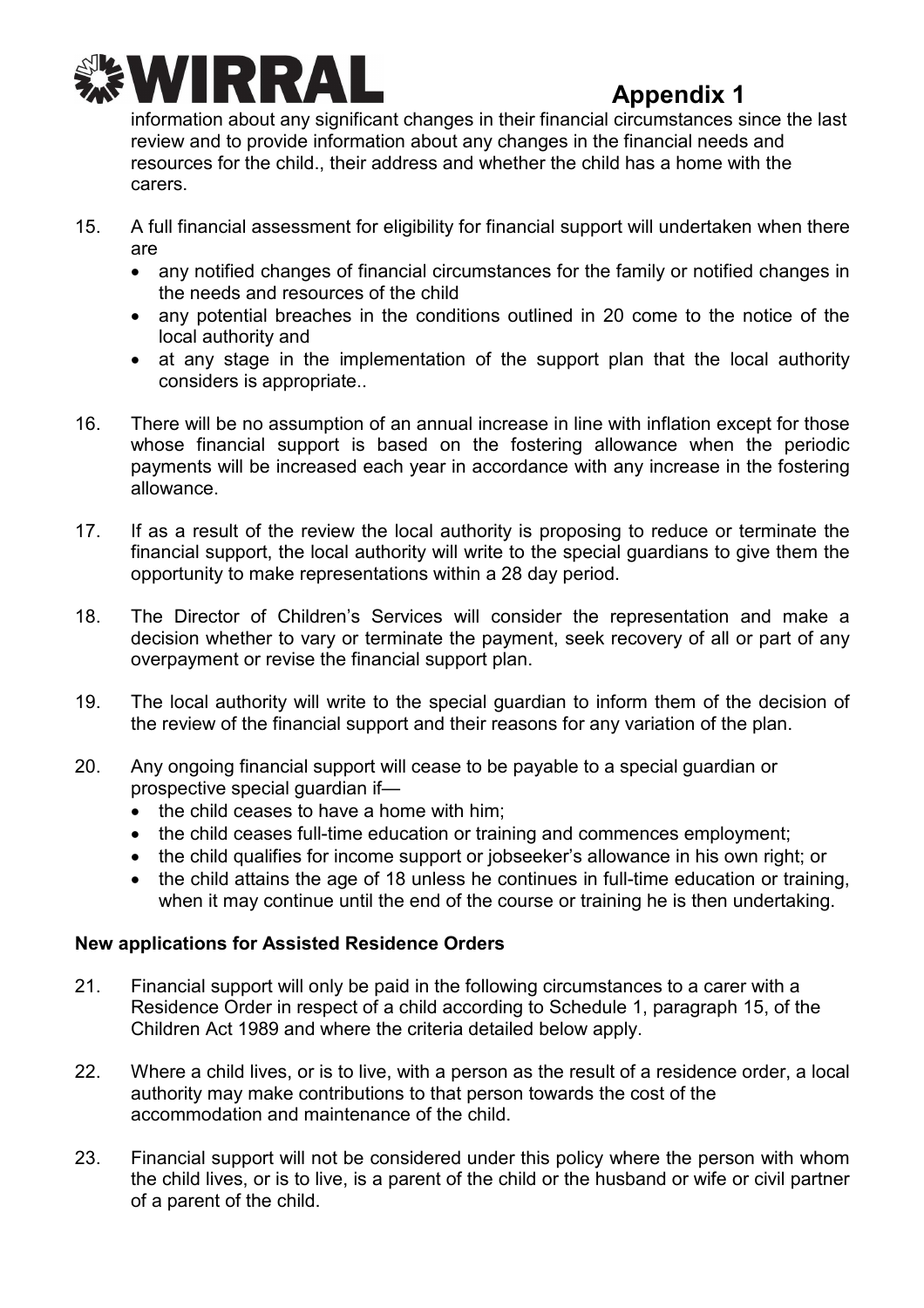

- 24. Financial support will only be payable where there has been an assessment that one of the following circumstances exist.
	- where it is necessary to ensure that the carer can look after the child
	- where the child needs special care which requires greater expenditure of resources by reason of illness, disability, emotional or behavioural difficulties, or the continuing consequences of past abuse or neglect
	- where the local authority considers it appropriate to contribute to legal costs, including court fees for the person applying for a Residence Order or the discharge of such an order; or an application for any other order under Section 8 of the Children Act 1989; or an order for financial provision to be made to or for the benefit of the child
	- where the local authority considers it appropriate to contribute toward to the expenditure necessary for the purposes of accommodating and maintaining the child, including the provision of furniture and domestic equipment, alterations to and adaptations of the home, provision of means of transport, and provision of clothing, toys and other items necessary for the purpose of looking after the child.
- 25. Where it has been determined that financial support is to be considered a full financial assessment of the person's circumstances will be undertaken by an officer of the council with expertise in financial assessments in conjunction with the allocated social worker. Whilst there are no similar regulations for Assisted Residence Orders, the principles of the Special Guardianship Regulations will apply and the financial assessment will take into account the person's financial resources, their reasonable outgoings and commitments and the financial needs and resources of the child including any tax credit or benefit which would be available to carer if the child lived with them.
- 26. The amount of financial support will not be based on the fostering allowance, except for former foster carers where it will be assumed that they should not be at any financial detriment by applying for a Residence Order.
- 27. Any decision to provide financial support will be made by the Head of Branch for Children's Social Care or the officer they have delegated to make the decision, following a recommendation of the Permanency Panel
- 28. The carer has 28 days to appeal the proposed plan for support services. The appeal will be considered by the Director of Children's Services.
- 29. Financial support can be paid as:
	- Periodical payments to meet the need which is likely to give rise to recurring expenditure or
	- A single payment or
	- Payment by instalments
- 30. Where the carer with a residence order was receiving fostering allowance for the child, as an approved foster carer, immediately prior to the Order they will continue to receive the skills fee (element of remuneration) paid for that child prior to the order for 2 years following the order. The skills fee will cease after 2 years unless there are exceptional reasons for this to continue.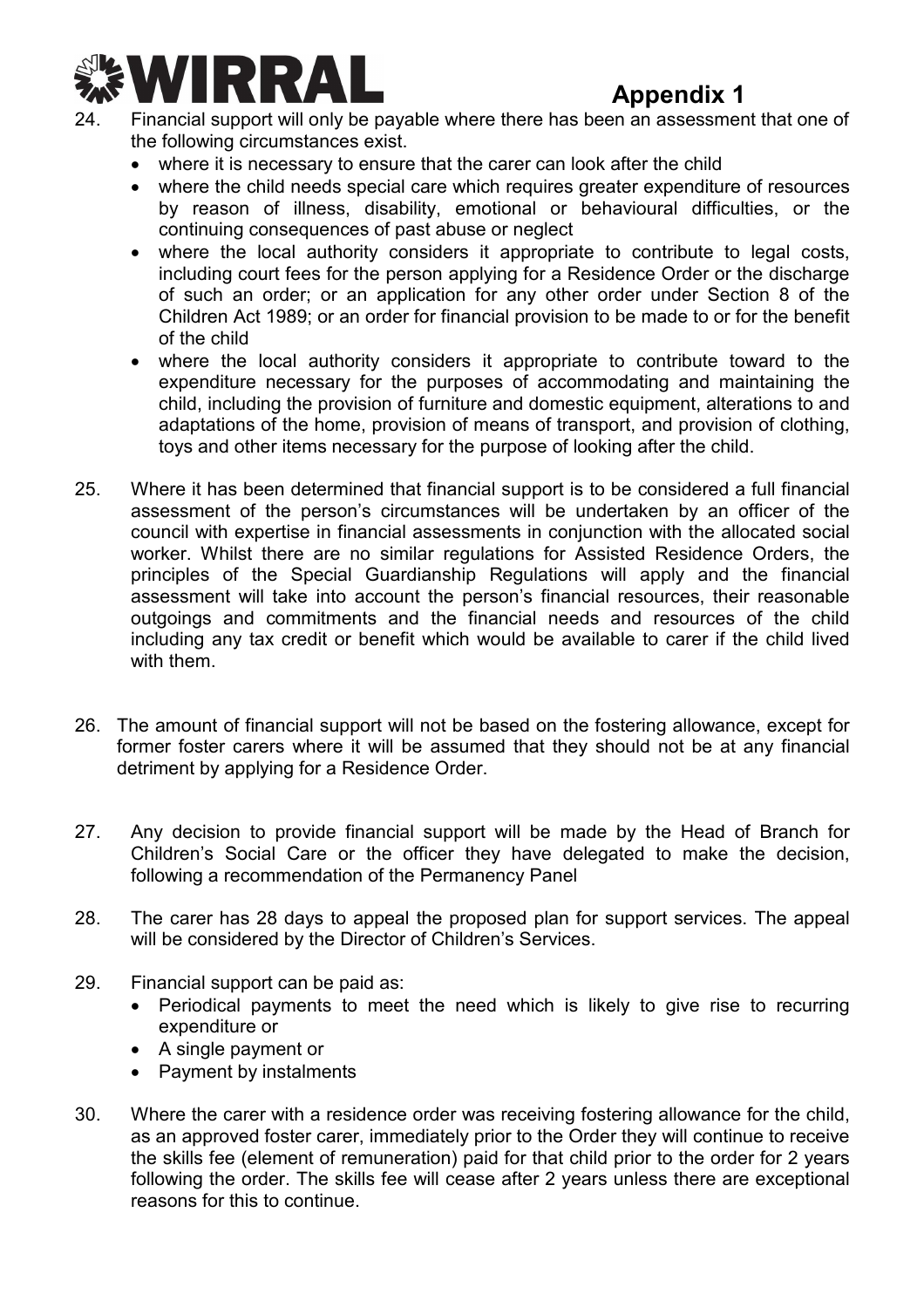

- 31. Where financial support is being considered for
	- Any legal costs, including court fees, associated with the application for Residence Order where the child was previously looked after by the local authority and the authority support the making of the order or any application to vary or discharge a Residence Order for such a child

the carer's financial resources and commitments **will not** be taken into account .

- 32.. Where financial support is being considered for
	- Initial costs of accommodating a child i.e. furniture, clothes who has been looked after by the local authority
	- Recurring costs for travel to facilitate contact between the child and a related person
	- A financial package for any special care relating to illness, disability, emotional or behavioural difficulties or the consequences of past abuse or neglect for any child that was previously looked after
	- Any skills fees being paid as a result of being a former foster carer as detailed in 20.

the carer's financial resources and commitments **may be disregarded.** 

- 33. All carers will be encouraged to seek welfare benefits advice to ensure that they are receiving all eligible benefits.
- 34. Before receiving any financial support paid periodically the carers must agree to:
	- inform the Children and Young People's Department immediately if they change address, the child dies, the child leaves home, ends education or training, starts employment or qualifies for Income Support or Jobseekers Allowance in their own right, or there is a change in their financial circumstances or their financial needs
	- be subject to an annual review
- 35. The annual review will require the special guardians to confirm their eligibility for financial support, provide a summary of their current financial circumstances, provide information about any significant changes in their financial circumstances since the last review and to provide information about any changes in the financial needs and resources for the child., their address and whether the child has a home with the carers.
- 36. A full financial assessment for eligibility for financial support will undertaken when there are
	- any notified changes of financial circumstances for the family or notified changes in the needs and resources of the child
	- any potential breaches in the conditions outlined in 41 come to the notice of the local authority and
	- at any stage in the implementation of the support plan that the local authority consider is appropriate..
- 37. There will be no assumption of an annual increase in line with inflation except for those whose financial support is based on the fostering allowance when the periodic payments will be increased each year in accordance with any increase in the fostering allowance.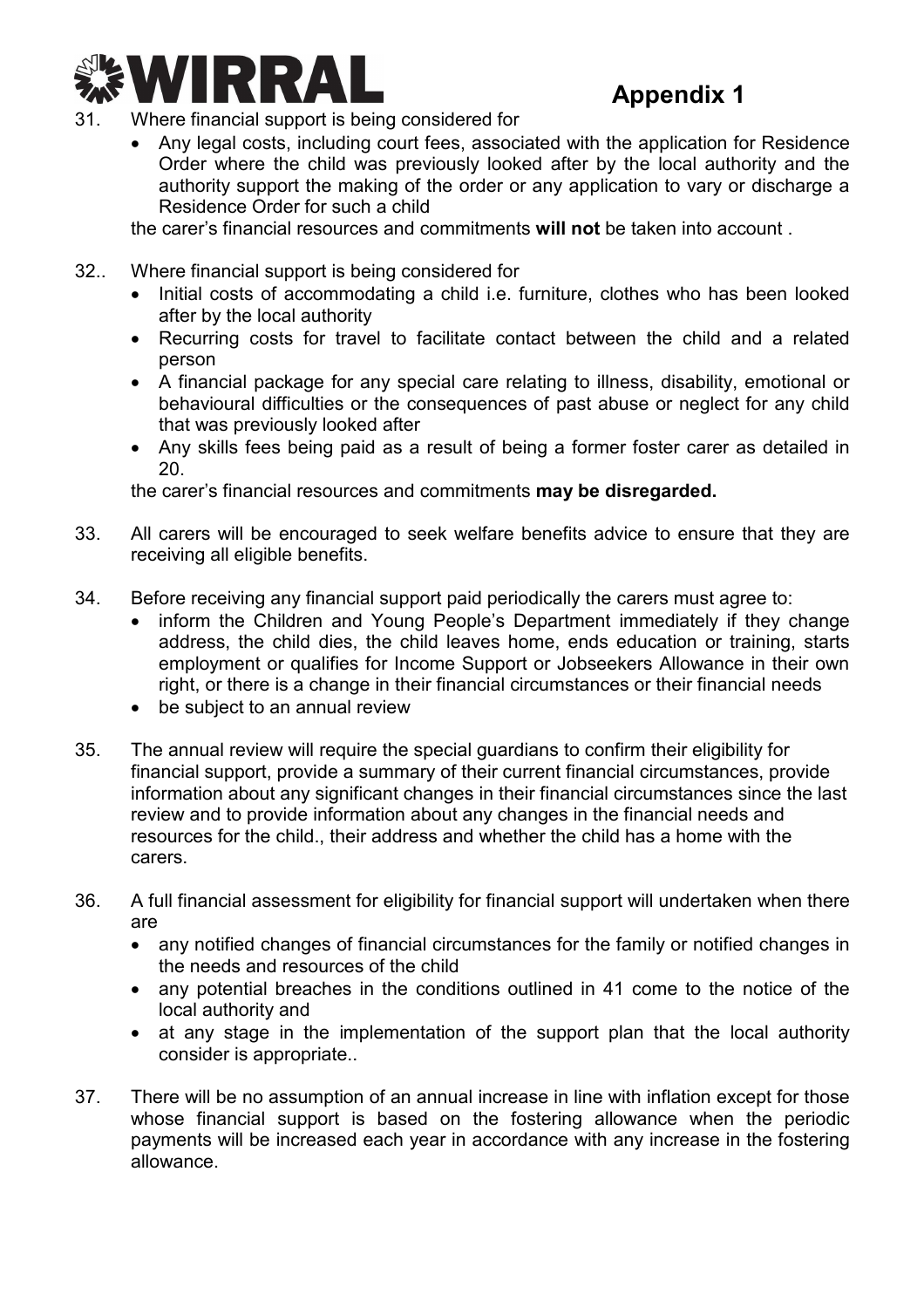

- 38. If as a result of the review the local authority is proposing to reduce or terminate the financial support, the local authority will write to the carers to give them the opportunity to make representations within a 28 day period.
- 39. The Director of Children's Services will consider the representation and make a decision whether to vary or terminate the payment, seek recovery of all or part of any overpayment or revise the financial support plan.
- 40 The local authority will write to the carers to inform them of the decision of the review of the financial support and their reasons for any variation of the plan.
- 41. Any ongoing financial support will cease to be payable to a person with a residence order if—
	- the child ceases to have a home with him;
	- the child ceases full-time education or training and commences employment;
	- the child qualifies for income support or jobseeker's allowance in his own right; or
	- the child attains the age of 18.

## **Permanency Panel**

- 42. The Permanency Panel will comprise of at least three of the following: the Strategic Service Manager - Children's Resources, the Service Manager for Looked After Children, an Independent Reviewing Officer, a field social worker (independent from any of the cases being presented), an advisor on financial assessments.
- 43. The Permanency Panel will consider:
	- the suitability of all applicants to become special guardians
	- the suitability of carers to apply for a residence order,
	- the suitability of the match for the child to the proposed carer.
	- the proposed support plan
	- the financial support in relation to Special Guardianship and Assisted Residence Orders.
- 44. Social workers will present the information to the panel about the suitability of the carers and the appropriate match for the child, the support plan and financial needs of the family in order for them to care for the child. The officer who has undertaken the detailed financial assessment will provide the detail to the panel members who will consider all items of income and expenditure and whether these are reasonable costs. The carers will have the option to attend the panel. The panel will make a recommendation about whether any financial support should be periodical payments to meet the need which is likely to give rise to recurring expenditure or a single payment or payment by instalments, when any payments should start and the amount of any payments.
- 45 The panel will make recommendations to the decision maker for each of the cases presented.